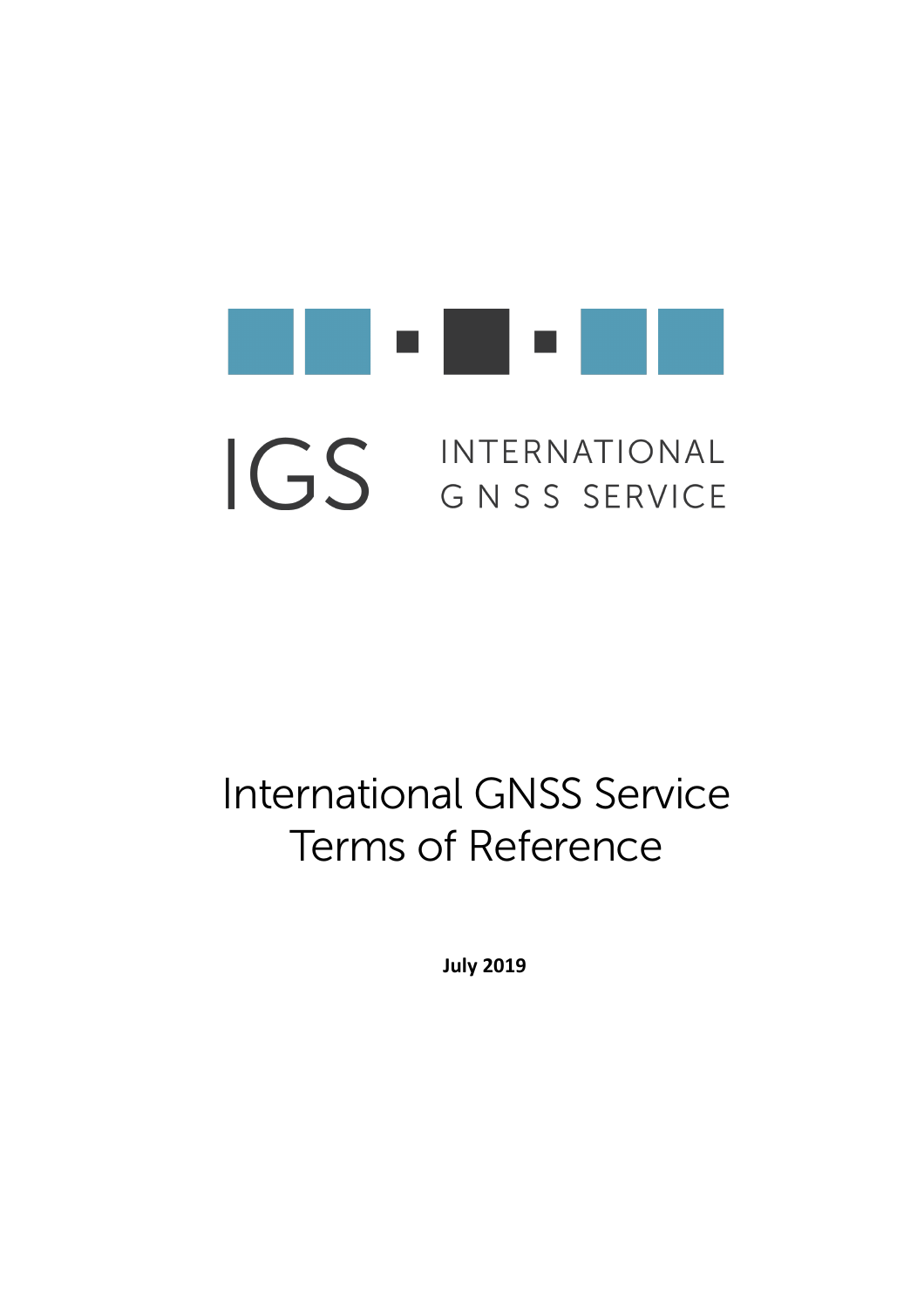# *INTERNATIONAL GNSS SERVICE: TERMS OF REFERENCE*

*Modifications to February 2017 version*

*Last updated 24 July 2019*

#### **PREAMBLE**

A proof of concept for the International GPS Service for Geodynamics (IGS, where GPS stands for Global Positioning System) was conducted with a three-month campaign during June through September 1992, and continued until December 1993 as a Pilot Service until the establishment of the IGS as a service of the International Association of Geodesy (IAG). The IGS formally began on 1 January 1994. IGS operates in close cooperation with the International Earth Rotation and Reference Systems Service (IERS). As a result of the review of IGS objectives, the name of the service was changed to International GPS Service (IGS) on 1 January 1999. Following further expansion of IGS, integrating data from the Russian GLONASS system and from future Global Navigation Satellite Systems, the name was changed to "International GNSS Service," (IGS, where GNSS stands for Global Navigation Satellite System), on 14 March 2005, in the scope of an update of the Terms of the Service. The organization retains the acronym "IGS". Developments in the intervening period necessitated a further update of these Terms of Reference in 2010<sup>i</sup>, 2014<sup>ii</sup>, 2017<sup>iii</sup> and 2017<sup>iv</sup>.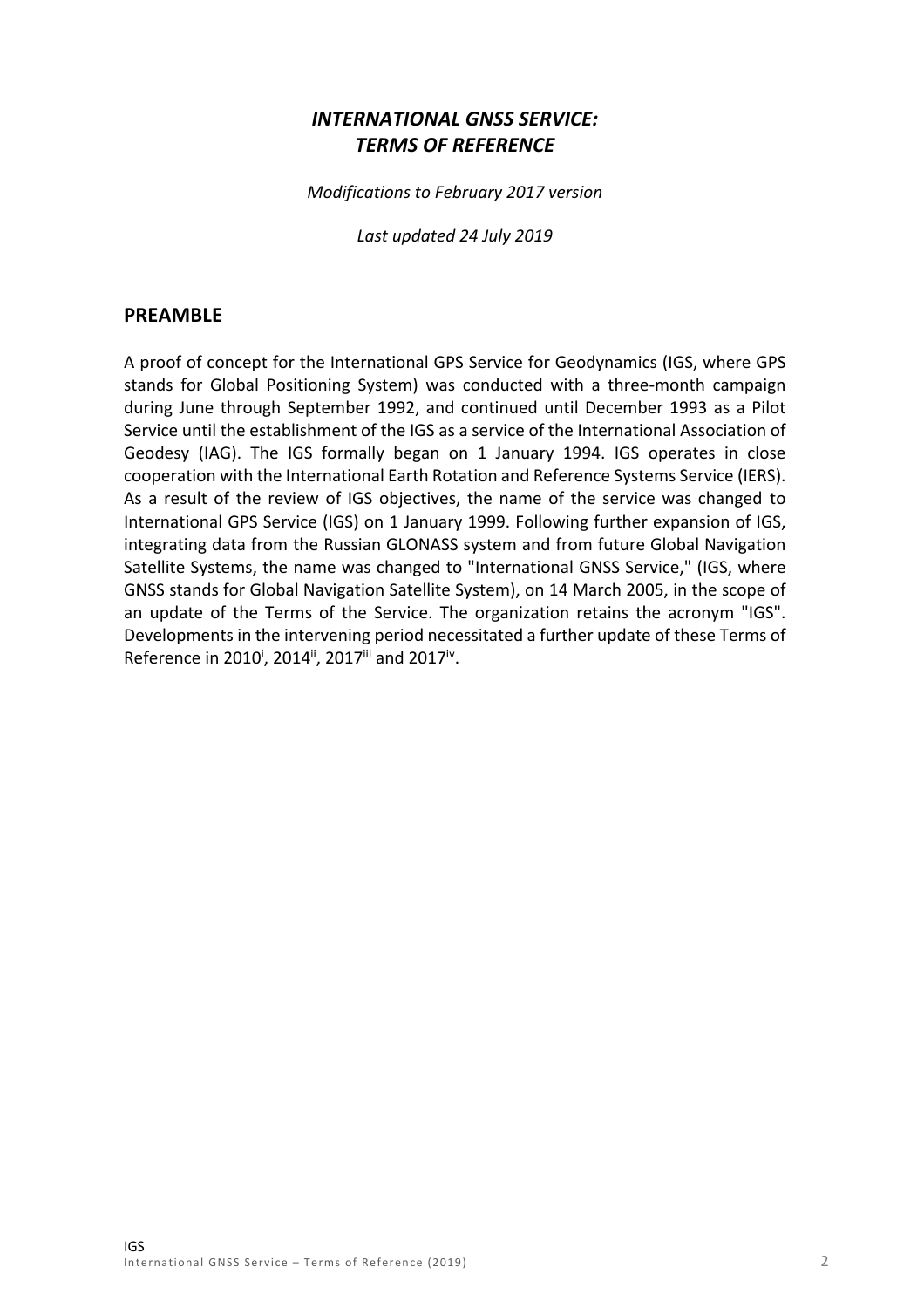#### **MISSION**

*The International GNSS Service provides, on an openly available basis, the highestquality GNSS data, products, services in support of the terrestrial reference frame; Earth observation and research; Positioning, Navigation and Timing (PNT); and other applications that benefit the scientific community and society*.

#### **SLOGAN**

*Providing openly available GNSS data and products that benefit science and society.*

#### **VISION**

*A better understanding of the Earth through the application of GNSS.*

#### **GOALS AND OBJECTIVES**

The IGS goals and objectives are articulated within its Strategic Plan, which is reviewed and updated by the Governing Board nominally every 4 years, or at an interval deemed appropriate by the Governing Board. Generally, the IGS strives to:

- Serve as the premier source of the highest-quality GNSS related standards and conventions, data and products, openly available to all user communities.
- Attract leading-edge expertise to pursue challenging, innovative projects in a collegial, collaborative, and creative culture.
- Incorporate and integrate new developments, systems, technologies, applications, and changing user needs into IGS products and services.
- Facilitate the integration of IGS into the International Association of Geodesy (IAG) Global Geodetic Observing System (GGOS) and other more broadly based Earth observing, geodetic, and global navigation systems and services.
- Maintain an international federation with committed contributions from its members, and with effective leadership, management, and governance.
- Promote the value and benefits of IGS to society, the broader scientific community, and in particular to policy makers and funding entities.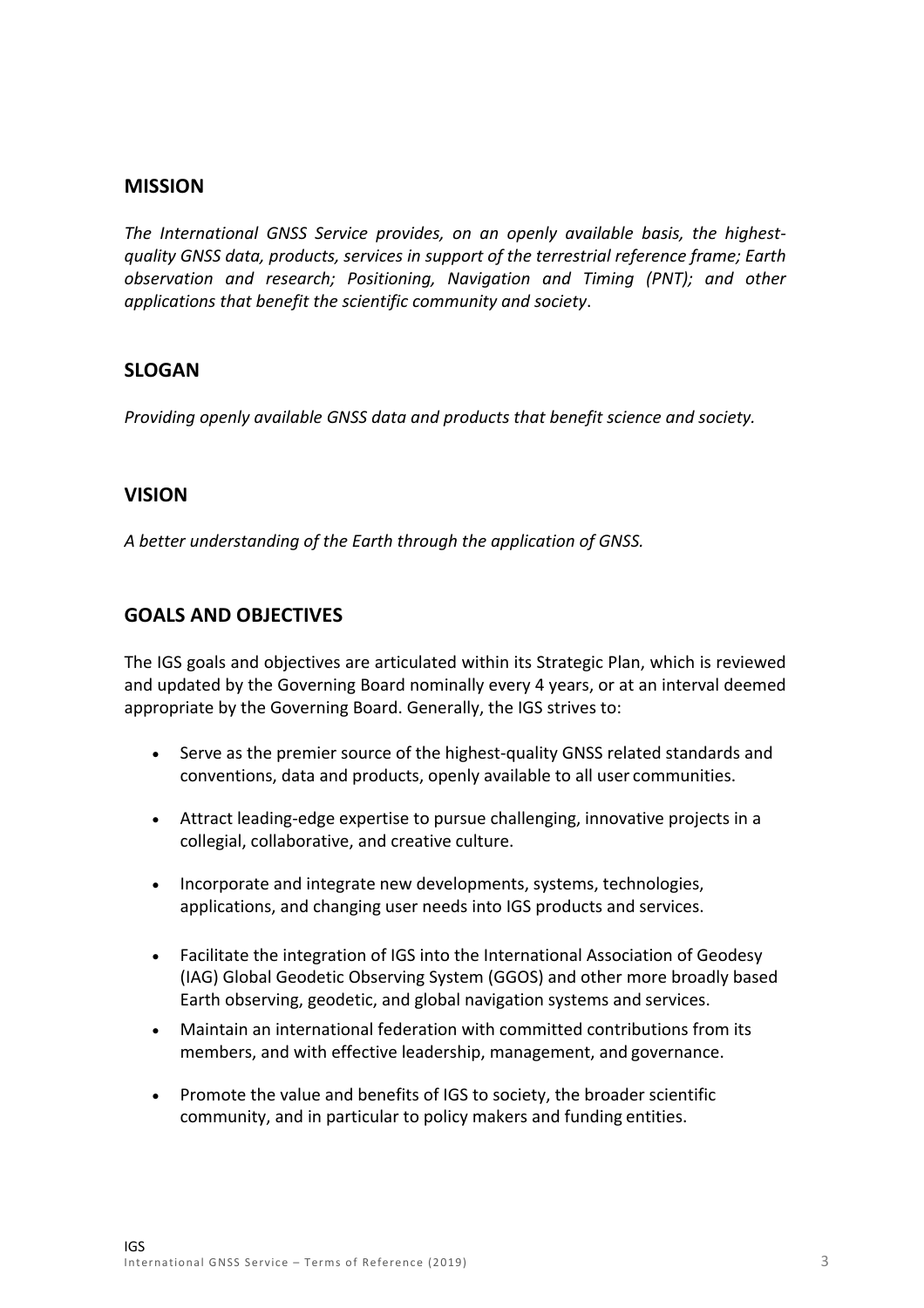# **IGS PRODUCTS**

The IGS collects, archives and distributes GNSS observational data sets of high quality to satisfy the objectives of a wide range of scientific and other high-end applications and experimentation. These data sets are used by the IGS to generate the following data products:

- High accuracy GNSS satellite ephemerides and related information
- Earth rotation parameters
- Coordinates and velocities of the IGS tracking stations
- GNSS satellite and tracking station clock information, timescale products
- Ionospheric information
- Tropospheric information

The accuracies of these products are sufficient to support scientific objectives including:

- Realization of global accessibility to, and the improvement of, the International Terrestrial Reference Frame (ITRF)
- Monitoring deformation of the solid Earth
- Monitoring Earth rotation
- Monitoring variations in the hydrosphere (sea level, ice sheets, etc.)
- Scientific satellite orbit determination
- Ionosphere monitoring
- Climatological research, and eventually weather prediction models
- Time and frequency transfer

#### **IGS COMPONENTS**

The IGS accomplishes its mission through the following components:

- Networks of tracking stations
- Data Centers (DCs)
- Data Center Coordinator (DCC)
- Analysis and Associate Analysis Centers (ACs, AACs)
- Analysis Center Coordinator (ACC)
- Working Groups, Pilot Projects (WG, PP)
- Coordinators for products or components, e.g., Reference Frame, Network, Real-time, Timing, etc.
- Central Bureau (CB)
- Governing Board (GB) and Committees, including: Executive Committee (EC), Infrastructure Committee (IC), Standing Elections Committee (SEC).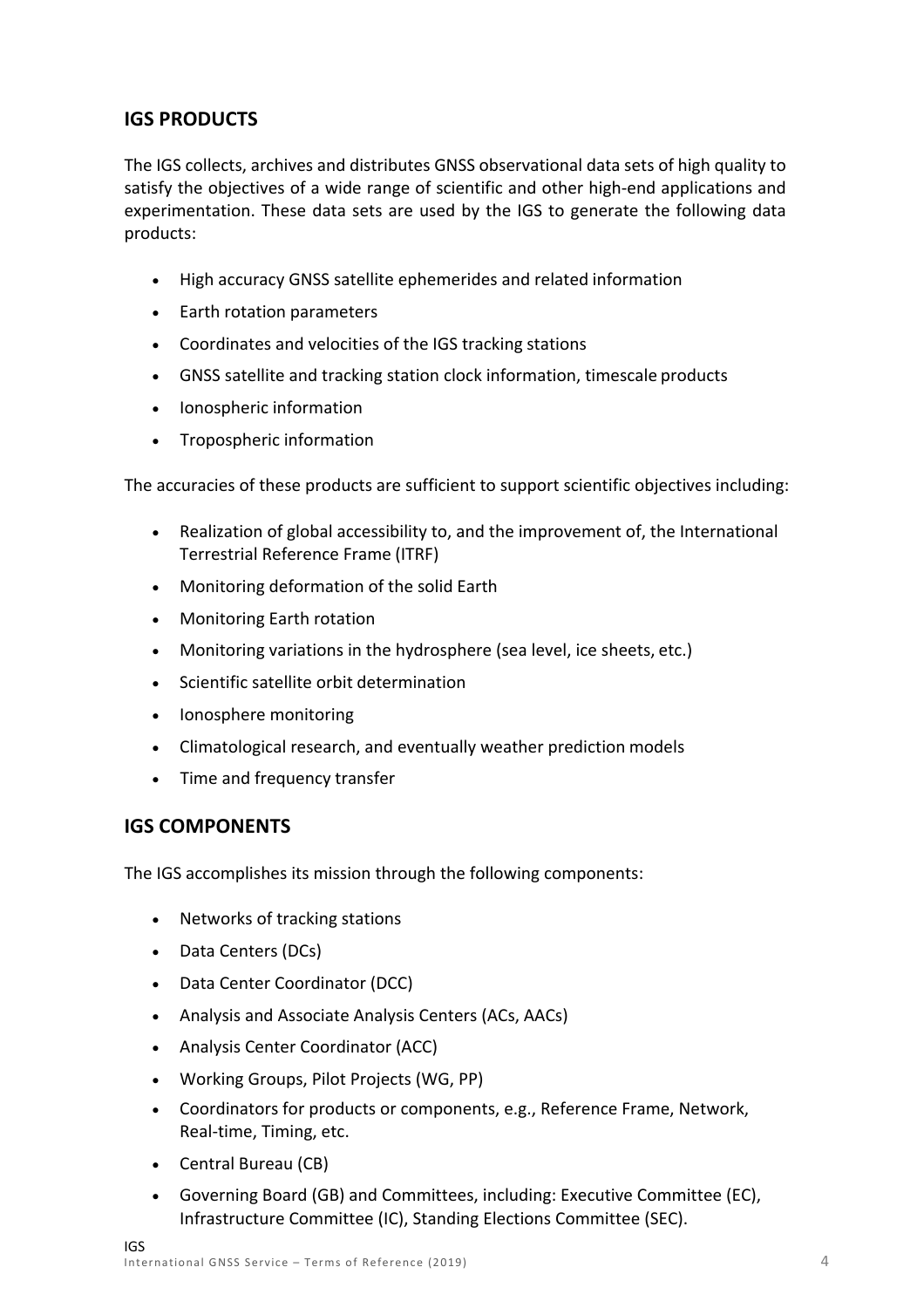• Associate Members

#### **NETWORKS OF TRACKING STATIONS**

IGS stations provide continuous tracking using high accuracy receivers, antennas (including those with multi-GNSS and real-time capability), and geodetic monumentations. They need to have data transmission facilities allowing for regular (at least once per day) data transmission to the data centers (see below). The stations must meet physical and operational requirements as defined in the "IGS Site Guidelines" document available from the CB and published on the IGS website (http://igs.org). The ensemble of the IGS stations is the IGS Network.

# **DATA CENTERS**

IGS data centers fall into three categories: Operational, Regional, and Global Data Centers (DCs). Each has varied duties which must be carried out continually and with a minimum of delay or downtime, although the multiplicity of DCs provides a measure of redundancy. The description and responsibilities of each type of DC are detailed in the separate policy document "Charter for IGS Data Centers" and include duties such as collecting data from GNSS tracking stations and ancillary equipment, data validation, permanent archival, providing online availability, and transmittal to and equalization with other DCs. The set of DCs provides for open access to IGS data and products by IGS participants and all external users. DCs are approved by the IGS GB following demonstration of qualifications and commitment.

# **DATA CENTER COORDINATOR**

The Data Center Coordinator (DCC) assists the DCs and monitors their activities to ensure that the IGS objectives are carried out. Specific expectations include quality control, performance evaluation, and continued development of appropriate analysis standards. The DCC is also responsible for the appropriate collection and dissemination of IGS data and analysis products.

The DCC is a voting member of the IGS GB (see below) and interacts regularly with the CB and the IERS. The DCC (or designee as approved by the GB) works closely with the Infrastructure Committee Chair (see below).

Generally the responsibilities for the DCC shall rotate among the DCs with appointments and terms specified by the GB.

#### **ANALYSIS CENTERS**

IGS Analysis Centers (ACs) receive and process tracking data from one or more data centers for the purpose of producing IGS products. The ACs are committed to submit products for combination into IGS products using designated standards and conventions, and within a specified time delay to meet IGS requirements. The ACs generally provide the core products of ephemerides, Earth rotation parameters, station coordinates, and clock information, as well as other recommended products, such as rapid, ultra-rapid or real-time solutions. Associate Analysis Centers (AACs) produce specialized, regional, or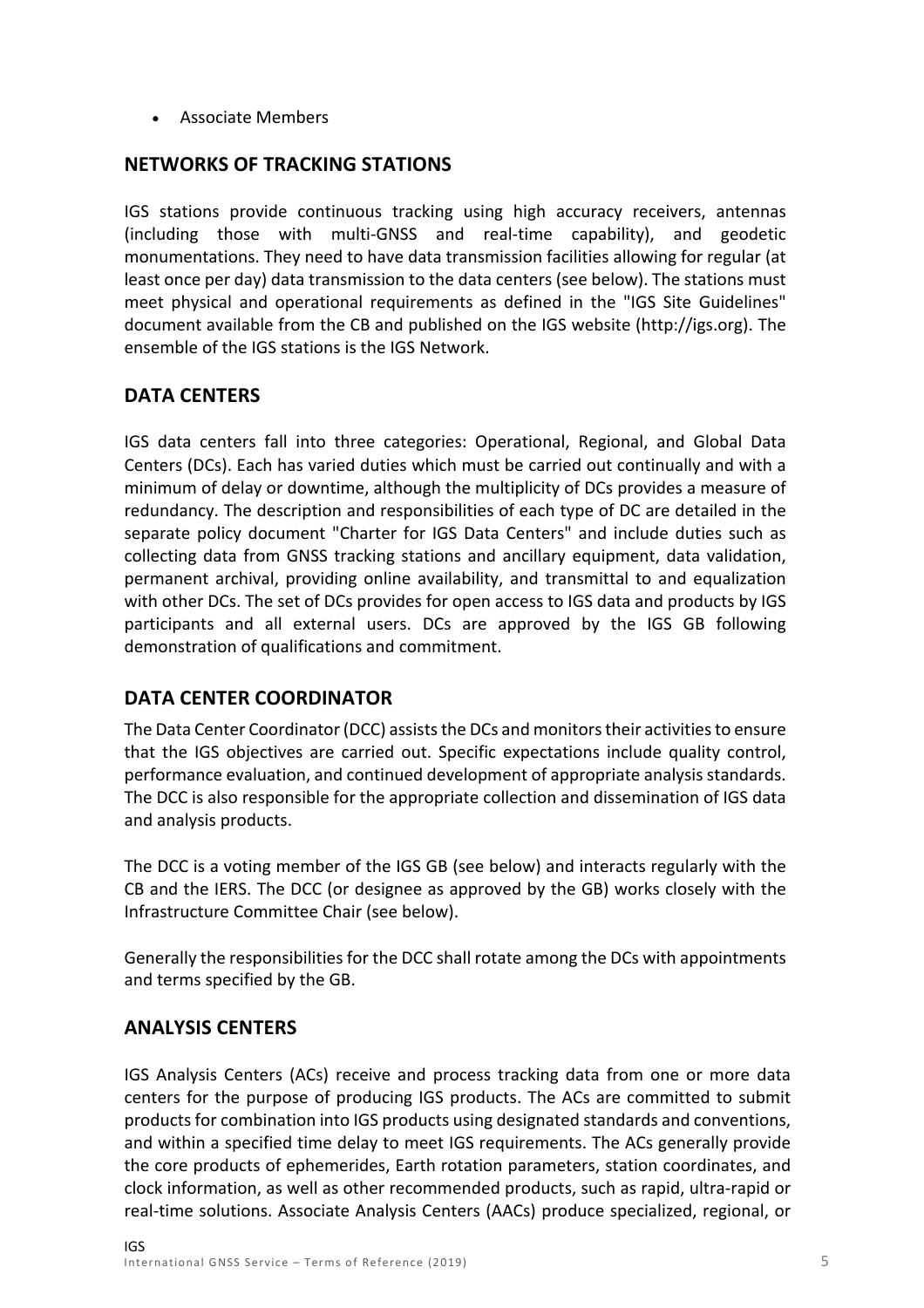temporary products recognized by the GB.

The "Charter for IGS Analysis Centers and Associate Analysis Centers" is a policy statement of the GB and is available from the CB and from the IGS website (http://igs.org).

#### **ANALYSIS CENTER COORDINATOR**

The Analysis Center Coordinator (ACC) coordinates the ACs activities and monitors their products to ensure that the IGS objectives are carried out. Specific expectations include quality control and performance evaluation. The continued development of appropriate analysis standards is monitored and their application in the product generation is coordinated where needed. The Analysis Center Coordinator is also responsible for the appropriate combination of the ACs' products into a single set of orbit and clock products, which are official IGS products delivered to the Global Data Centers.

The Analysis Center Coordinator is a voting member of the IGS GB (see below) and interacts regularly with the CB and the IERS. The Analysis Center Coordinator (or designee as approved by the GB) is one of the two IGS representatives to the IERS Directing Board.

Generally the responsibilities for the Analysis Center Coordinator shall rotate among the ACs with appointments and terms specified by the GB. The Analysis Center Coordinator role may be shared between two individuals; if this occurs, only one will be a voting members of the Governing Board. Analysis Center Coordinators renew their commitment to the task and Governing Board nominally every four years, with no limit on renewals.

#### **WORKING GROUPS, PILOT PROJECTS, AND PRODUCT COORDINATORS**

A Working Group works on a particular topic related to the IGS mission according to goals and schedule specified in the Working Group's charter. A Pilot Project aims at the development of new IGS product(s) relying on the IGS infrastructure. A Product Coordinator is responsible for a specialized product related to the IGS missions and components, as set out in its charter. Each Product Coordinator is supported by a Working Group, whose members take responsibility for regularly providing contributions to a combined product, and/or make expertise available to the Working Group.

The GB establishes and terminates Working Groups and Pilot Projects, and appoints the Working Group and Pilot Project Chairs and Product Coordinators. A minimum initial commitment for any Product Coordinator is four years. The document "Policy for the Establishment of IGS Working Groups, Pilot Projects and New Operational Products" is a policy statement of the GB and is available from the CB and the IGS website (http://igs.org).

Chairs of Committees, Working Groups, and Pilot Projects are non- voting members of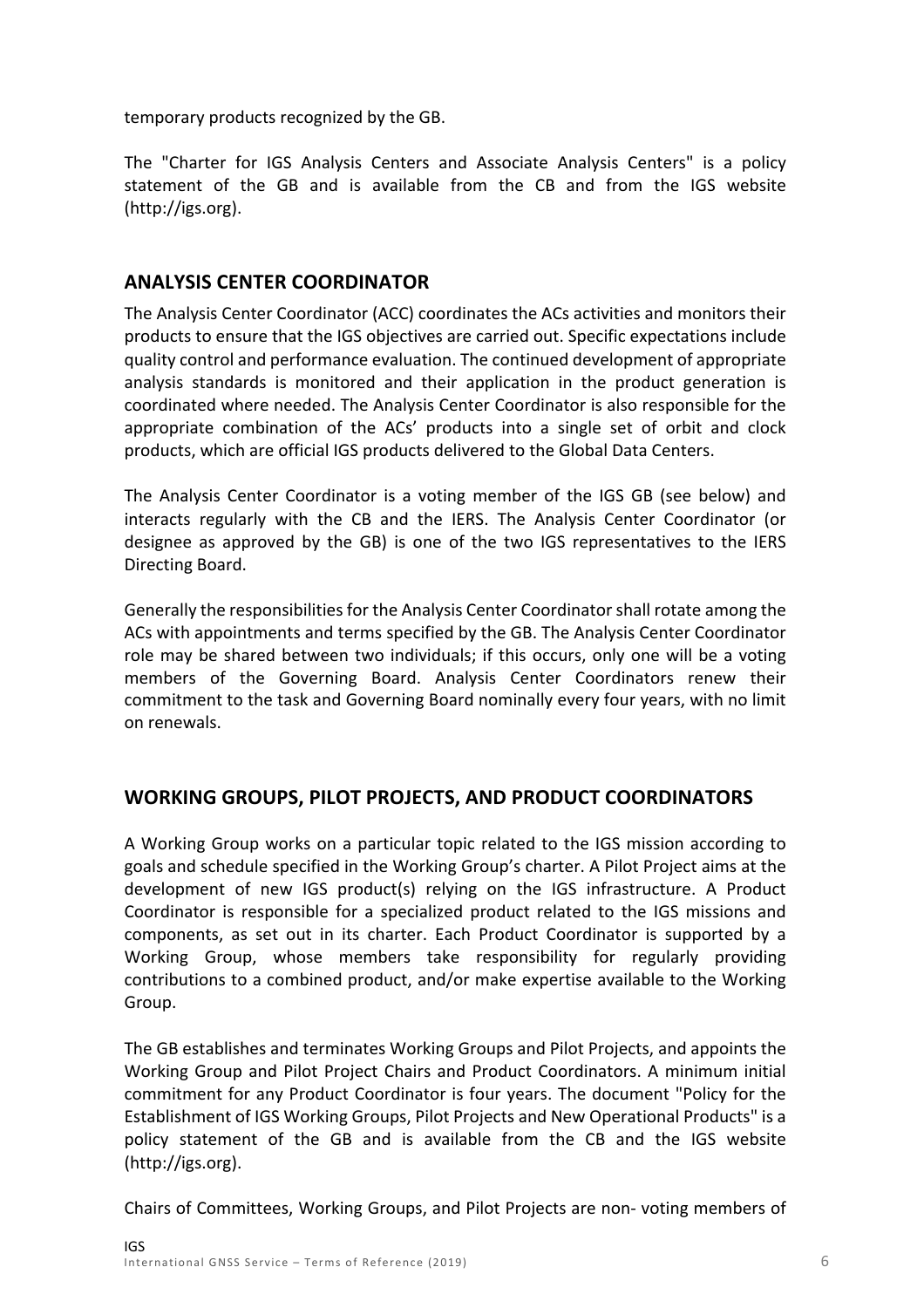the IGS GB (see below). The Coordinators of the core products shall be voting members of the Board (Analysis Center Coordinator, Data Center Coordinator, Reference Frame Coordinator, Real-Time Analysis Coordinator, Timing Coordinator).

# **CENTRAL BUREAU**

The Central Bureau (CB) is the executive arm of the IGS GB, responsible for the general management, coordination, and day-to-day operations of the IGS consistent with the directives, policies and priorities set by the GB. In this role the CB, within available resources, coordinates IGS activities, facilitates communications, coordinates general aspects of the IGS network operations, promotes compliance to IGS standards, monitors network operations and quality assurance of data, maintains documentation, organizes meetings and workshops, and coordinates and publishes reports.

The CB actively coordinates with the IGS Pilot Projects, Working Groups, Product Coordinators, and committees and ensures the compatibility of IGS and IERS by interfacing with the IERS. The CB acts as the outreach office and promotes use of IGS data and products, maintaining and expanding the visibility of the IGS.

The CB operates the information system for the IGS; it is also responsible for the IGS Annual Reports, which may be produced by an IGS Contributing Organization on behalf of the  $CB<sup>1</sup>$ . The CB coordinates the publication of other documents required for the satisfactory planning and day-to-day operation of the Service, including standards and specifications regarding the performance, functionality and configuration requirements of all elements of the Service.

Although the Chair of the GB is the official representative of the IGS to external organizations, the CB, consonant with the directives established by the Governing Board, is responsible for the day-to-day liaison with such organizations. The Director of the CB is a voting member of the GB ex-officio. The Deputy Director of the CB and its Executive Secretary are a non-voting member of the GB ex-officio.

Through the existing reciprocity agreement between IGS and IERS, the IERS Directing Board designates a representative to the IGS Governing Board. This arrangement is to ensure full cooperation between the two services.

The long-term functioning of IGS is ensured through redundancy of most of its components, though this does not apply to the CB. For this reason, the performance of the Central Bureau is to be formally reviewed by the GB at least every five years. On these occasions the CB will either reconfirm its commitment to the IGS for the next period of five years or announce that it will terminate operations after a transition phase of at least one year. The GB will formally approve the CB's proposal, or, alternatively issue a Call-for-Proposal for a new IGS CB to take over responsibilities after the transition phase.

In summary, the CB performs primarily a long-term coordination role to ensure that IGS

IGS <sup>1</sup> IGS Annual Technical Reports have been compiled and edited by the Astronomical Institute of the University of Bern on behalf of the Central Bureau since 2011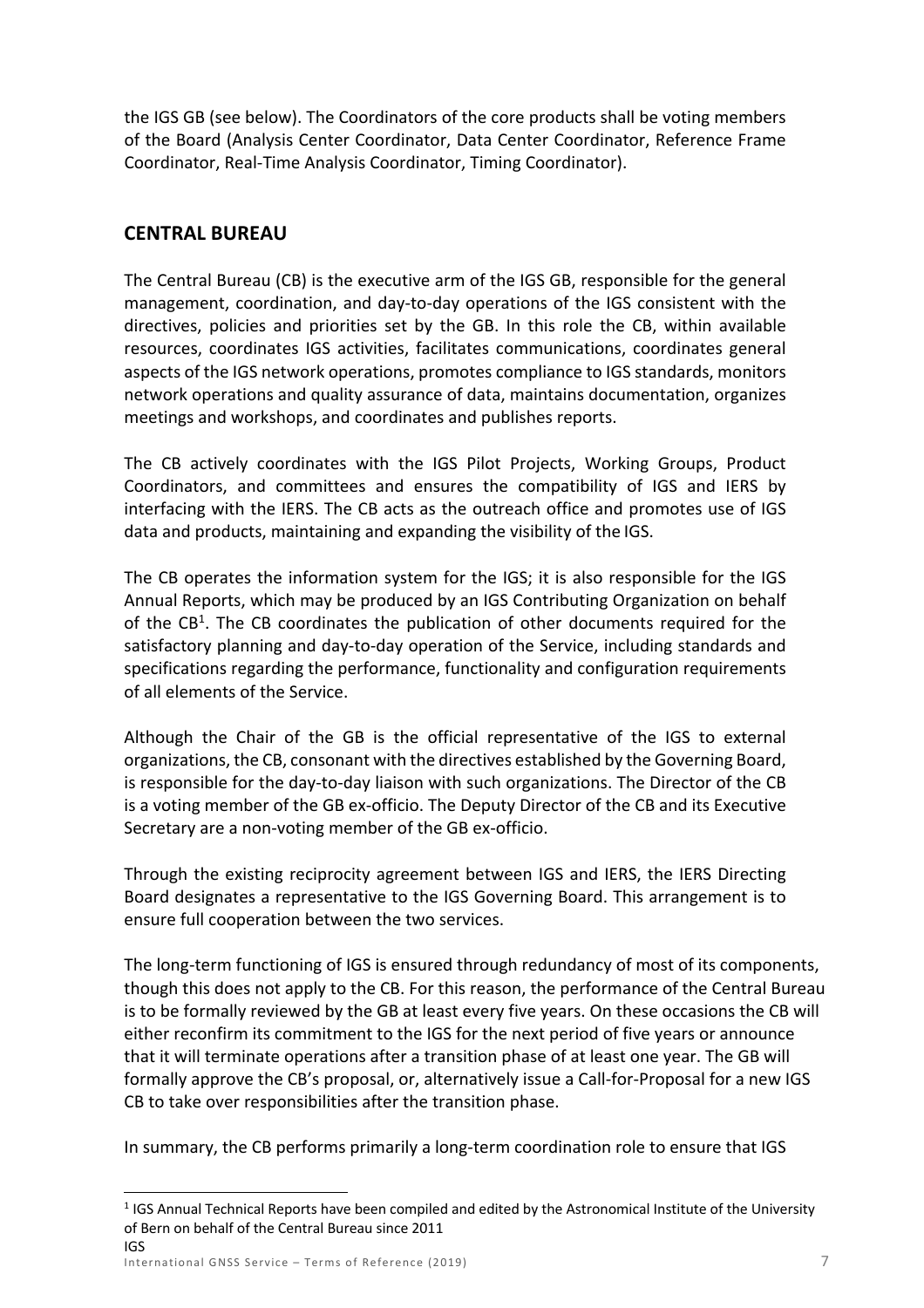participants contribute to the Service in a consistent and continuous manner and adhere to IGS standards.

# **CENTRAL BUREAU REVIEW PANEL**

The performance of the CB will be reviewed every five years by establishing a CB Review Panel, consisting of at least three GB members plus the Chair ex officio. This panel will conduct a series of review exercises, independently and in consultation with the current CB Director and staff, and provide a summary of their findings at the end of the year. If the CB Review Panel recommends continuing with the current CB, and the CB financial sponsor shows a committed budget for fully staffed CB, then the CB Review Panel will enter an "observation" mode, offering annual progress evaluations on CB Review Panel Report goals and weaknesses.

If the CB Review Panel recommends that the CB be relocated, or if the CB sponsor announces a wish to no longer host the CB, the procedures outlined in the "Central Bureau Sustainability Process" document shall be called into use.

#### **INFRASTRUCTURE COMMITTEE**

The IGS Infrastructure Committee (IC) is a permanent body established to ensure that the data requirements for the highest quality GNSS products are fully satisfied while also anticipating future needs and evolving circumstances. Its principal objective is to ensure that the IGS infrastructure components that collect and distribute the IGS tracking data and information are sustained to meet the needs of principal users, in particular the IGS Analysis Centers, core Product Coordinators, Pilot Projects, and Working Groups. The IC reports directly to the GB. The Chair of the IC is a non-voting member of the GB.

#### **GOVERNING BOARD**

The principal roles of the Governing Board (GB) are to set policy and to exercise broad oversight of all IGS functions and components. It also controls general activities of the Service, including restructuring, as appropriate to maintain efficiency and reliability, while taking full advantage of the advances in technology and theory. The GB membership should be balanced with regard to supporting organizations, as well as geographically.

The GB consists of up to twenty-one voting members and a number of non-voting members. They are distributed as follows:

| <b>Membership</b>    | # | Term  | <b>Voting</b> | Nominated by/Elected by |  |  |  |
|----------------------|---|-------|---------------|-------------------------|--|--|--|
| Chair and Vice Chair |   |       |               |                         |  |  |  |
| Chair                |   | 4 yr. | yes           | Must be current GB      |  |  |  |
|                      |   |       | (in case of   | member                  |  |  |  |
|                      |   |       | tie)          |                         |  |  |  |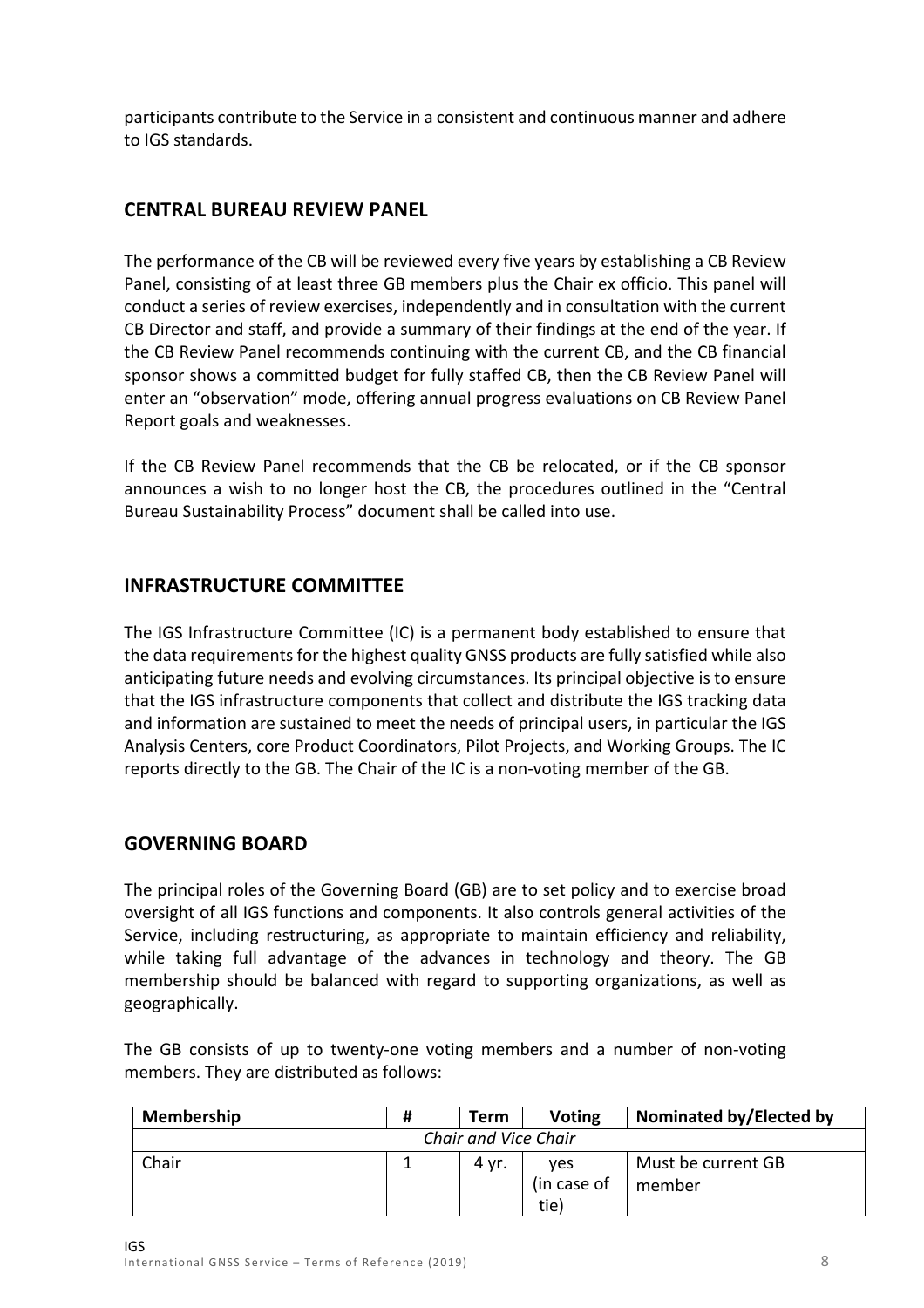| Vice Chair                                                       | $\mathbf{1}$   | 2 yr. | yes | Nominated by Central      |  |  |  |
|------------------------------------------------------------------|----------------|-------|-----|---------------------------|--|--|--|
|                                                                  |                |       |     | Bureau in consultation    |  |  |  |
|                                                                  |                |       |     | with the Governing        |  |  |  |
|                                                                  |                |       |     | Board;                    |  |  |  |
|                                                                  |                |       |     | Elected by the            |  |  |  |
|                                                                  |                |       |     | Governing Board           |  |  |  |
| <b>Associate Representatives</b>                                 |                |       |     |                           |  |  |  |
| Analysis Center Representatives                                  | 3              | 4 yr. | yes | Nominated and elected     |  |  |  |
| Data Center Representative                                       | $\mathbf{1}$   | 4 yr. | yes | by IGS Associate          |  |  |  |
| <b>Network Representatives</b>                                   | $2 - 3$        | 4 yr. | yes | <b>Members</b>            |  |  |  |
| <b>Appointed Members</b>                                         |                |       |     |                           |  |  |  |
| Representatives of Analysis,                                     | $\overline{2}$ | 2 yr. | yes | Nominated by Central      |  |  |  |
| <b>Data Centers or Networks</b>                                  |                |       |     | Bureau in consultation    |  |  |  |
| <b>Other Appointed Members</b>                                   | Max 3          | 2 yr. | yes | with the Governing        |  |  |  |
|                                                                  |                |       |     | Board;                    |  |  |  |
|                                                                  |                |       |     | Elected by the            |  |  |  |
|                                                                  |                |       |     | Governing Board           |  |  |  |
| Ex Officio Members                                               |                |       |     |                           |  |  |  |
| Director of the Central Bureau                                   | $\mathbf{1}$   |       | yes | Approved by Governing     |  |  |  |
| Analysis Center Coordinator                                      | 1              | --    | yes | <b>Board</b>              |  |  |  |
| Data Center Coordinator                                          | 1              |       | yes |                           |  |  |  |
| Reference Frame Coordinator                                      | 1              | --    | yes |                           |  |  |  |
| Real-Time Analysis                                               | $\mathbf{1}$   |       | yes |                           |  |  |  |
| Coordinator                                                      |                |       |     |                           |  |  |  |
| <b>Timing Coordinator</b>                                        | 1              |       | yes |                           |  |  |  |
| <b>IERS and IAG Representatives</b>                              |                |       |     |                           |  |  |  |
| Representative of the IERS                                       | 1              |       | yes | Nominated by respective   |  |  |  |
| IAG representatives                                              | $\overline{2}$ |       | yes | organization; Approved by |  |  |  |
|                                                                  |                |       |     | <b>Governing Board</b>    |  |  |  |
| <b>Non-voting Members</b>                                        |                |       |     |                           |  |  |  |
| Working Group/Project Chairs,                                    |                |       | no  | Nominated by respective   |  |  |  |
| Infrastructure Committee                                         |                |       |     | organization; Approved by |  |  |  |
|                                                                  |                |       |     | <b>Governing Board</b>    |  |  |  |
| Chair, Network Coordinator,                                      |                |       |     |                           |  |  |  |
| Deputy Director of the CB (ex<br>officio the Executive Secretary |                |       |     |                           |  |  |  |
| of the GB)                                                       |                |       |     |                           |  |  |  |
| <b>BIPM/CCTF Representative</b>                                  | $\mathbf{1}$   |       | no  |                           |  |  |  |
| <b>Stakeholder Organization</b>                                  |                |       |     |                           |  |  |  |
| Representatives                                                  |                |       |     |                           |  |  |  |
| [e.g. GGOS, International                                        |                |       |     |                           |  |  |  |
| Federation of Surveyors (FIG),                                   |                |       |     |                           |  |  |  |
| ION, UN GGIM Subcommittee                                        |                |       |     |                           |  |  |  |
| on Geodesy, Group on Earth                                       |                |       |     |                           |  |  |  |
| Observations (GEO), UN                                           |                |       |     |                           |  |  |  |
| International Committee on                                       |                |       |     |                           |  |  |  |
| GNSS (ICG)]                                                      |                |       |     |                           |  |  |  |

General procedures for the election of Governing Board members is outlined in the document "Governing Board Elections Process."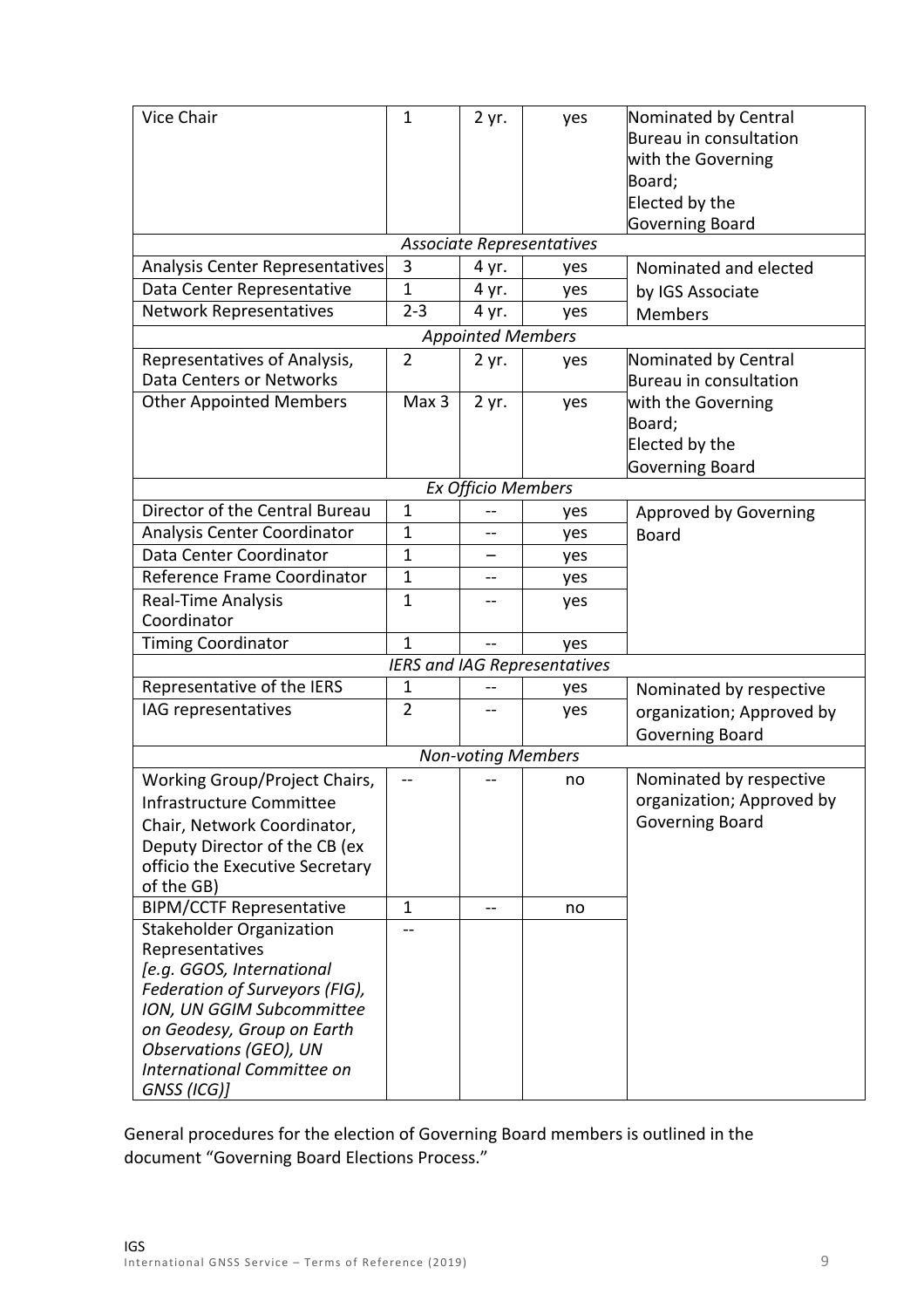**Chair:** The Chair is one of the members of the GB elected by the Board for a term of four years with the possibility of re-election for one additional term. The Chair does not vote, except in case of a tie. He/she is the official representative of IGS to external organizations. The immediate past Chairperson, if no longer a voting member of the Board, will be invited to continue as a non-voting member of the GB for a period of one year after completion of the term(s) as Chair.

The Chair is elected by a simple majority of voting GB members. If the chair wishes to run for re-election, he or she should make this known during the Call for Nominations period for all GB positions to be filled in a given year.

If no additional nominations for the Chair position are received, the Chair may run unopposed, and his renewal will be presented to the GB voting members for approval in lieu of an election. Second (renewal) terms may be for less than four years, pending GB approval.

**Vice Chair:** The Vice Chair role includes assisting the Chair in carrying out his or her responsibilities, including standing-in as Chair when needed. This position is nominated by the CB in consultation with the Governing Board, and the candidate does not need to be an existing GB member. The Vice Chair is elected by a simple majority the GB, and may run unopposed.

**Associate Representatives:** Associate Representatives represent the Analysis Center, Data Center, and Network components of the IGS. Candidates for these positions are solicited by an Associate Member Call for Nominations and vetted by the Standing Elections Committee. The Standing Elections Committee then presents at least two candidates for each position to the Associate Members for voting. The election will be determined by the number of votes received from the Associate Members.

Further information about Associate Membership application, selection, maintenance, and validation is described in the "Associate Member Engagement Process" document.

**Other Appointed Members:** There are an additional one to five voting members who are nominated by the Central Bureau or Standing Elections Committee and appointed by the Governing Board to two-year terms. These include up to two members who serve as additional representatives of IGS Analysis Centers, Data Centers or Networks, as well as up to three additional members at large. These members are appointed to fill gaps in geographic representation or expertise, and confirmed by a majority vote of the Governing Board.

**Ex Officio Members:** By virtue of their positions within IGS, the IGS product coordinators and the director of the Central Bureau are considered ex officio members of the Governing Board with full voting rights. The Ex Officio members are approved by the GB every 4 years.

**IERS and IAG Representatives:** To ensure coordination between the services, the IGS and IERS shares reciprocal board positions: the IERS nominates a representative to the IGS GB to be approved by the IGS GB. In turn, the IGS GB nominates two IGS representatives (voting) to the IERS Directing Board to be approved by the IERS DB. The Analysis Center Coordinator and the CB Director (or designees) fulfill this duty for IGS.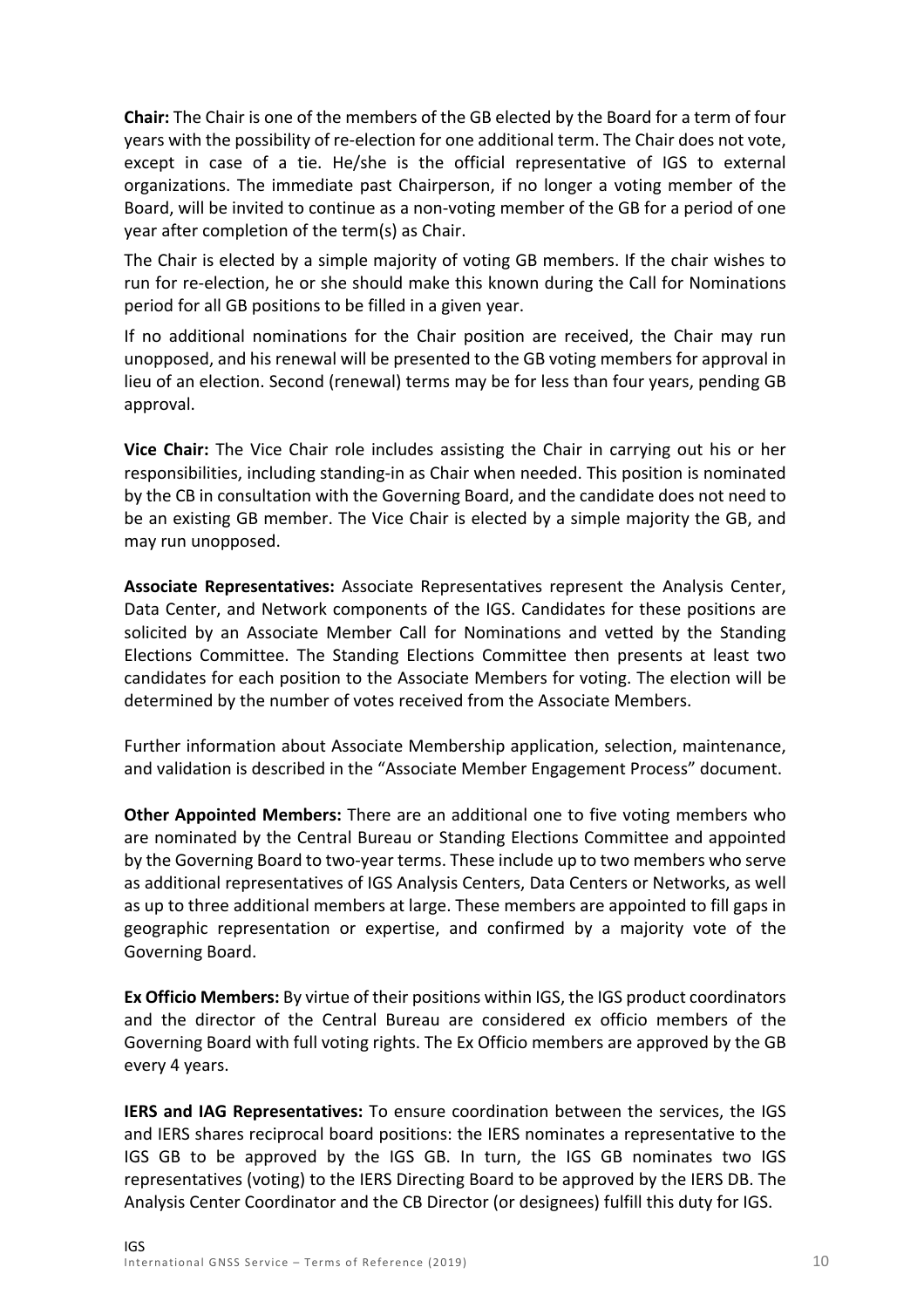Similarly, to ensure alignment between IAG and IGS, two ex officio board seats are open, subject to Governing Board approval: (1) to the IAG President or representative designated by the IAG Bureau, and (2) to the GGOS Chair or representative designated by the GGOS Executive Committee.

**Non-Voting Members:** The Network Coordinator, the Chairperson of the Infrastructure Committee, Working Group and Pilot Project Chairpersons and the Governing Board Executive Secretary (Central Bureau Deputy Director) are Governing Board members with voice but without vote.

**BIPM Representative:** A representative of the BIPM, appointed by the BIPM/CCTF2 with agreement of the IGS GB, is a non-voting member of the GB. In turn, the IGS appoints a representative point of contact to the BIPM/CCTF.

**Stakeholder Organization Representatives:** In the case of products requiring significant joint expertise, the GB may approve GB membership of a representative of a partner organization, in order to ensure appropriate representation and communication. Such a representative is designated by the partner organization and is a non-voting member of the GB. It will normally be expected that the GB will in turn be invited to appoint an IGS representative to the Directing Board, or equivalent body, of the partner organization. Partner organizations may include but are not limited to: the International Federation of Surveyors (FIG), the Group on Earth Observations (GEO), co-chairs (together with IGS) of International Committee on GNSS (ICG) working groups, and other relevant collaborative/stakeholder organization or entity.

Except for the Vice Chair who may be selected from any organization, the elected and appointed members must be from different organizations. The ex officio members are not subject to such restrictions. All elected persons have staggered four-year terms, which are renewable once. All ex officio positions shall be confirmed by the Governing Board and reviewed every four years. Appointed members will have two year terms, which may be renewed without limit. The Governing Board membership should remain balanced with regard to supporting organizations, as well as geographically.

**Resignation from the Board**: In case of a resignation from the Board, after consulting with the appropriate IGS components, the CB will nominate replacement candidates for election by the GB. The replacement will serve until the end of the term of the resigned Board member. At any time the GB can ask for the resignation of the Chair, or any member of the Board, if a majority vote of all voting members of the GB sorequests.

**IAG Fellowship Eligibility:** Members of the GB are eligible to be considered for IAG Fellowship with the appropriate rights and privileges after an initial two-year period.

**GB Voting Procedure:** Most GB decisions are to be made by consensus or by a simple majority vote of the members present, provided that there is a quorum consisting of a simple majority of voting members of the GB. In case of lack of a quorum the voting may

 $2$  Comité Consultatif du Temps et des Fréquences (Consultative Committee for Time and Frequency), a committee of the Bureau International des Poids et Mesures (International Bureau of Weights and Measures) www.bipm.org.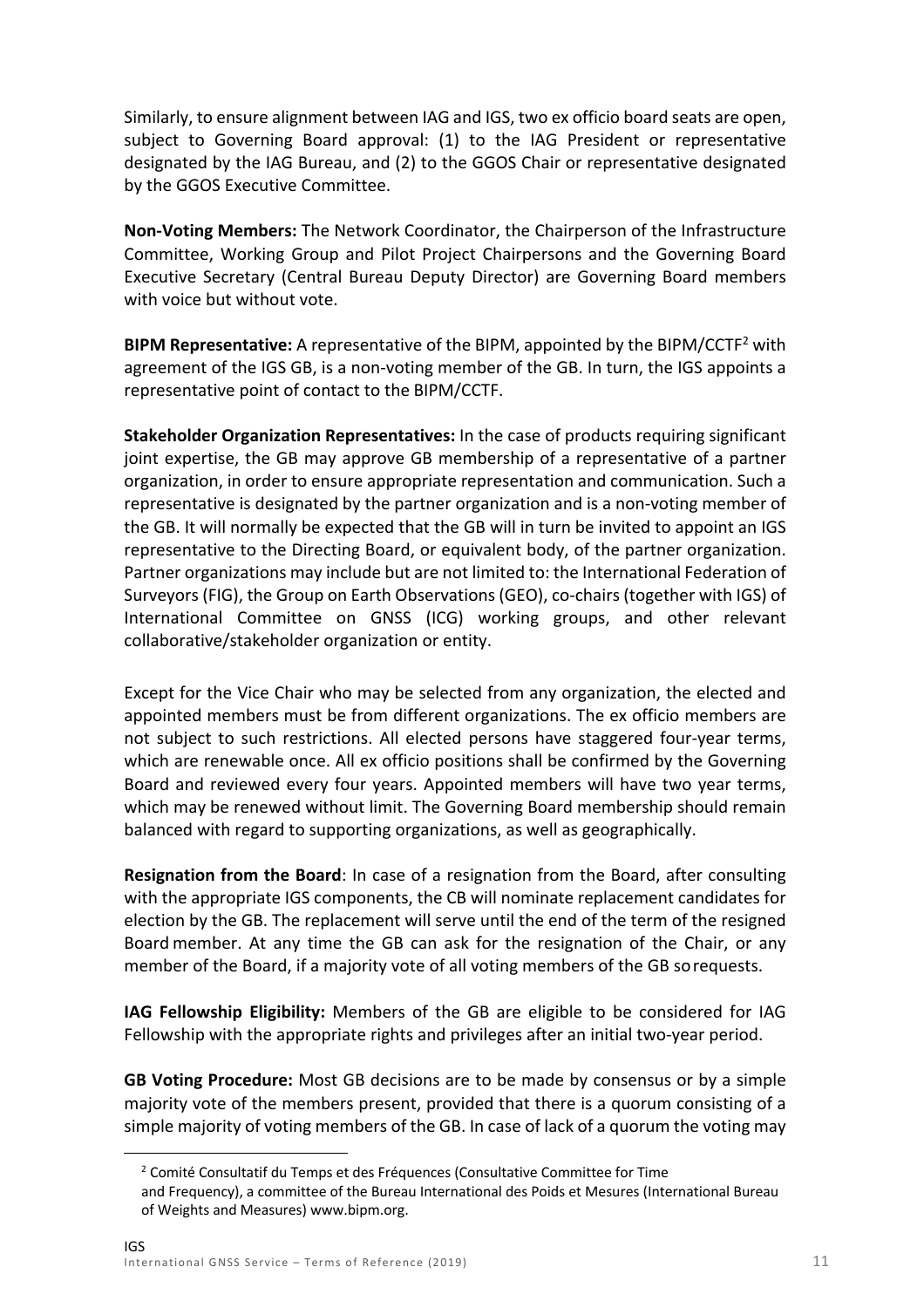be by mail. Electronic voting on any issue is permitted by these Terms of Reference, and the number of responses must be sufficient to constitute a quorum.

Changes in Terms of Reference can be made by a 2/3 majority of all voting members of the GB.

**Board Meeting Frequency:** The Board shall meet at least annually and at such other times as shall be considered appropriate by the Chair or at the request of five members. The CB serves as the secretariat of the GB.

**IGS Component Assessment and Review:** For the GB to effectively assess the value of IGS data and analysis products, as well as other efforts or services, to the user communities, and to ensure that the Service remains up to date and responsive to changing user needs, the GB will organize reviews of the IGS components at appropriate intervals. The GB will select, on an annual basis, those groups (Analysis Centers, Data Centers, Network Stations, and the Central Bureau) that are to be reviewed and from time to time may select other activities for review as it deems appropriate.

**Strategic Planning, Implementation, and Progress Tracking:** Strategic planning and implementation is a major and continuous task of the GB. A Strategic Plan shall be developed, approved and published by the GB approximately every four years, or as deemed appropriate by the GB. In order to maintain alignment with the current Strategic Plan, Implementation Plans may be drawn up and presented for approval by the GB.

#### **EXECUTIVE COMMITTEE**

The Executive Committee (ExComm) of the IGS Governing Board is established as a committee that has specific responsibilities allowing it to act on behalf of the GB for the following purposes:

- 1) to formulate and organize issues that are to be brought to the GB for action,
- 2) to act for the GB when a quorum of the Board is not present,
- 3) to act for the GB when a full Board meeting is not possible or necessary.

The ExComm is responsible for exercising the powers of the GB in the management of the business and affairs only to the extent set forth in these Terms of Reference. Any actions are communicated to the GB as soon as possible and reported and validated at the next Board meeting. The ExComm shall consist of six voting members, and one nonvoting member of the GB:

- Chair of the GB (voting)
- Vice-Chair of the GB (voting)
- Immediate Past Chair (non-voting)
- Director of the CB (voting) and
- Three additional voting members of the GB proposed by the Chair of the GB and approved annually by the GB.

Except for the power to amend these Terms of Reference, the ExComm shall have all of the powers and authority of the Board in the intervals between meetings of the GB, and subject to the direction and control of the GB. Three votes of ExComm members are needed for any decision. ExComm meetings are open to any GB member, and outcomes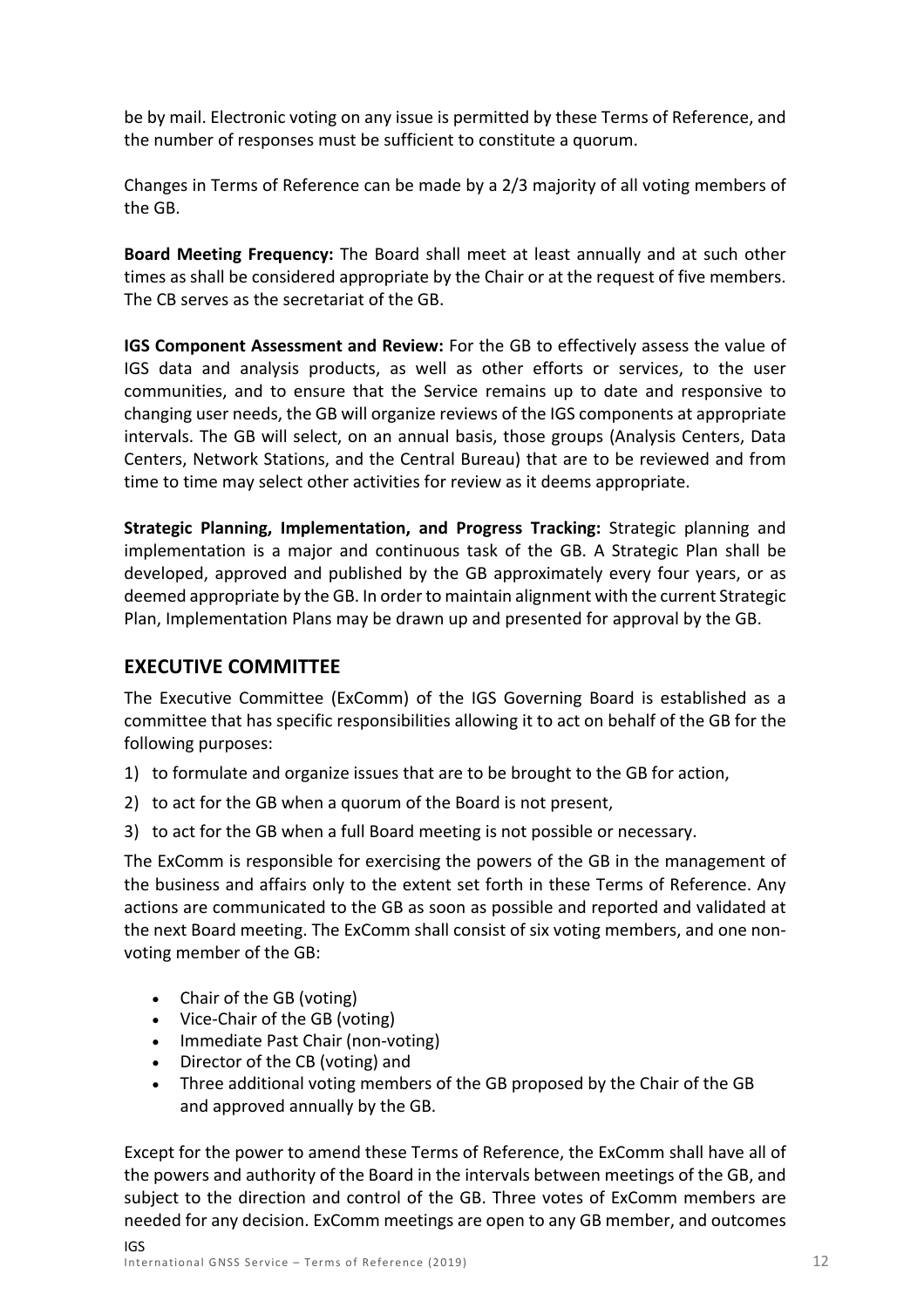of these meetings will be summarized for distribution to the GB membership.

#### **STANDING ELECTIONS COMMITTEE**

The Standing Elections Committee consists of three members, the chair of which is appointed by the Chair of the GB and who is a member of the GB holding a position not currently up for re-election. Members of this committee serve for staggered 2-year terms, renewable without limitation. For elections, the Standing Elections Committee presents to the Associate Members a list of at least two candidates for each position to be filled. In the case of a tie, the election is by the members of the GB.

# **IGS ASSOCIATE MEMBERS**

Associate Members are persons representing organizations that participate in any of the IGS components. The membership is balanced with respect to IGS components, organizational representation and geography, and is meant to represent institutions which contribute significantly to the IGS on a continuous basis. The list of IGS Associate members is maintained by the CB and published on the IGS website.

Associate Members elect the members of the GB representing Analysis Centers, Data Centers and Networks. The list of Associate Members eligible to vote in elections is vetted by the CB prior to the election process. Current and former GB members may maintain active Associate Member status before, during, and after their terms of service to the GB.

Guidelines for Associate Member candidate approval and engagement are outlined in the document "IGS Associate Member Engagement Process."

# **WORKSHOPS**

IGS Workshops provide a forum for presentation and discussion of all aspects of IGS activities (strategy, analysis, network, data centers, current and future projects, working groups, products, user applications, and others). Workshops are to be held at least every two years, and are open to all interested persons. A Scientific Organizing Committee appointed by the GB shall be responsible for the organization of the technical sessions and shall ensure, in collaboration with the CB, that the workshop is appropriately documented through online proceedings and a "Recommendations" document. The GB shall approve the Recommendations document, which will be made available to the community via the IGS website (http://igs.org).

The GB may organize ad hoc workshops or meetings as necessary, including "miniworkshops", with a more limited scope and duration. These will focus on dedicated topics considered to merit particular attention and may be used as the mechanism for reviews of specific IGS elements, as mentioned above.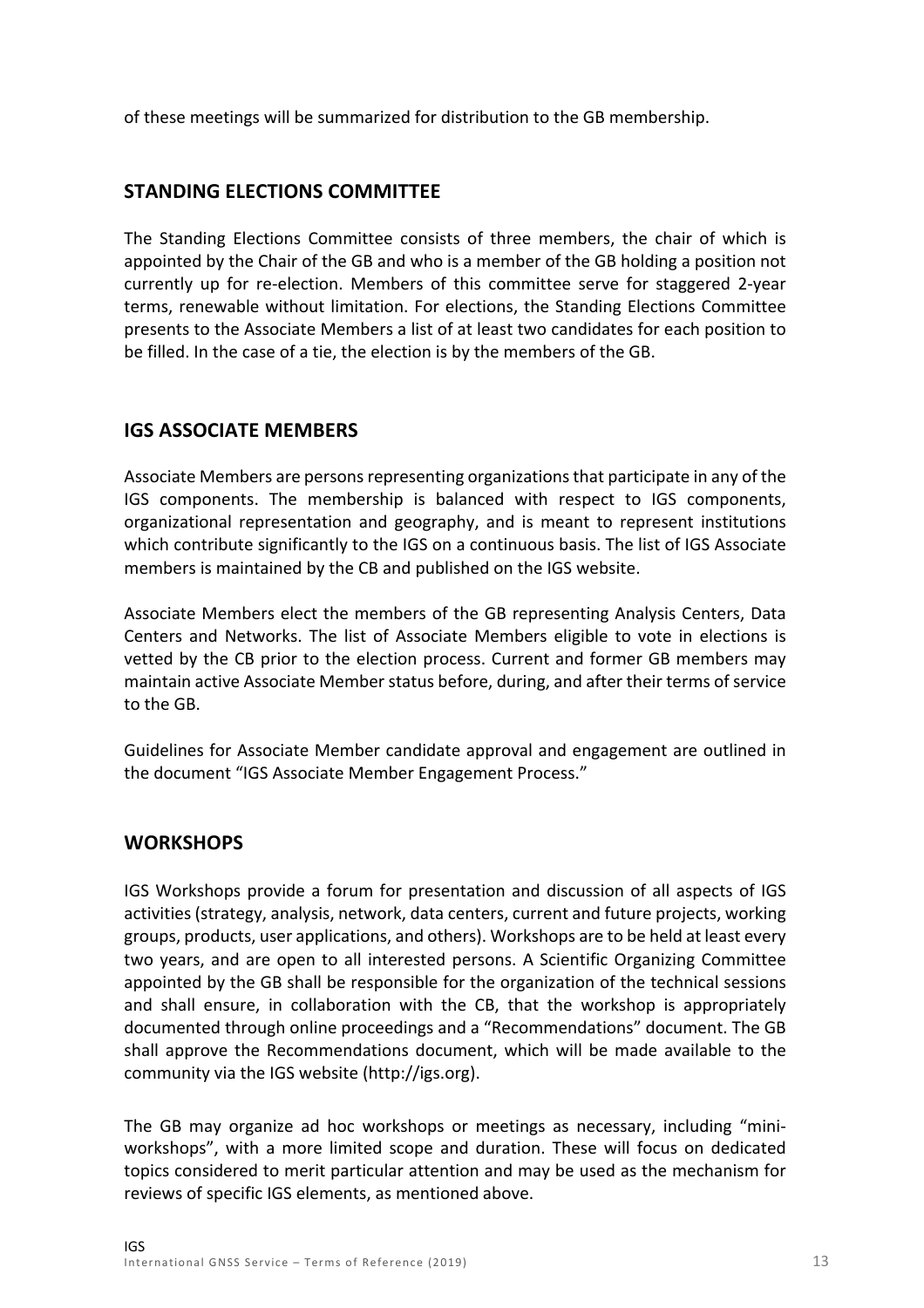#### **IGS CORRESPONDENTS**

"Correspondents" are persons on a mailing list maintained by the CB, who do not actively participate in the IGS but express interest in receiving IGS publications, wish to participate in workshops or scientific meetings organized by the IGS, or generally are interested in IGS activities. Ex-officio IGS Correspondents are the following persons:

- IAG President and Vice-President
- IAG Secretary General
- President of IAG Commission 1: Reference Frames
- President of IAG Commission 2: Gravity Field
- President of IAG Commission 3: Earth Rotation and Geodynamics
- President of IAG Commission 4: Positioning and Applications
- Chairs and Central Bureau Directors of affiliated IAG Services
	- o International VLBI Service for Geodesy and Astrometry (IVS),
	- o International Laser Ranging Service (ILRS),
	- o International Earth Rotation and Reference Systems Service (IERS),
	- o International Doris Service (IDS), etc.,
- Chair and Coordinating Office Director of the Global Geodetic Observing System (GGOS)
- IUGG Secretary General and Executive Secretary
- Chairs and Secretariats of Partner or Stakeholder Organizations
	- o International Federation of Surveyors (FIG)
	- o United Nations International Committee on GNSS (ICG)
	- o United Nations Global Geospatial Information Management (GGIM) Subcommittee on Geodesy (SCoG)
- Former Governing Board Members

*The rules contained in the current edition of 'Robert's Rules of Order Newly Revised' shall govern the IGS in cases to which they are applicable and in which they are not inconsistent with these Terms of Reference and any special rules that the IGS GB may adopt.*

i The 2010 update includes *inter alia* the mission statement and goals and objectives from the IGS Strategic Plan 2008-2012 (see the IGS website http://igs.org under "Resources -> Knowledge Base"); sections on the newly established Infrastructure Committee and on IGS Workshops; new versions of the Charters on Analysis Centers, Data Centers and the Policy for Establishment of IGS Working Groups, Pilot Projects and New Operational Products; and a new Charter of the IGS Associates Committee.

ii The 2014 update adds a provision for a Governing Board "Chair-Elect," elevates the Real-time Analysis Coordinator to a voting member of the Governing Board.

iii The 2017 update removes the Chair-Elect position and replaces it with a the Vice Chair position that more appropriately satisfies the need for continuity in IGS leadership. Terms of the appointed members are clarified to be two years, renewable indefinitely.

iv The 2019 update Includes modifications in response to the following directives from the IGS Governing Board (month and year in parentheses):

**GB Action Item 50-4 (11.2018):** Propose a modification to the CB Terms of Reference to better identify the liaison and active participation in the other forums and organizations (UN-ICG, GEO, FIG, IAG, ION, GGIM, etc.) and not just the IERS.